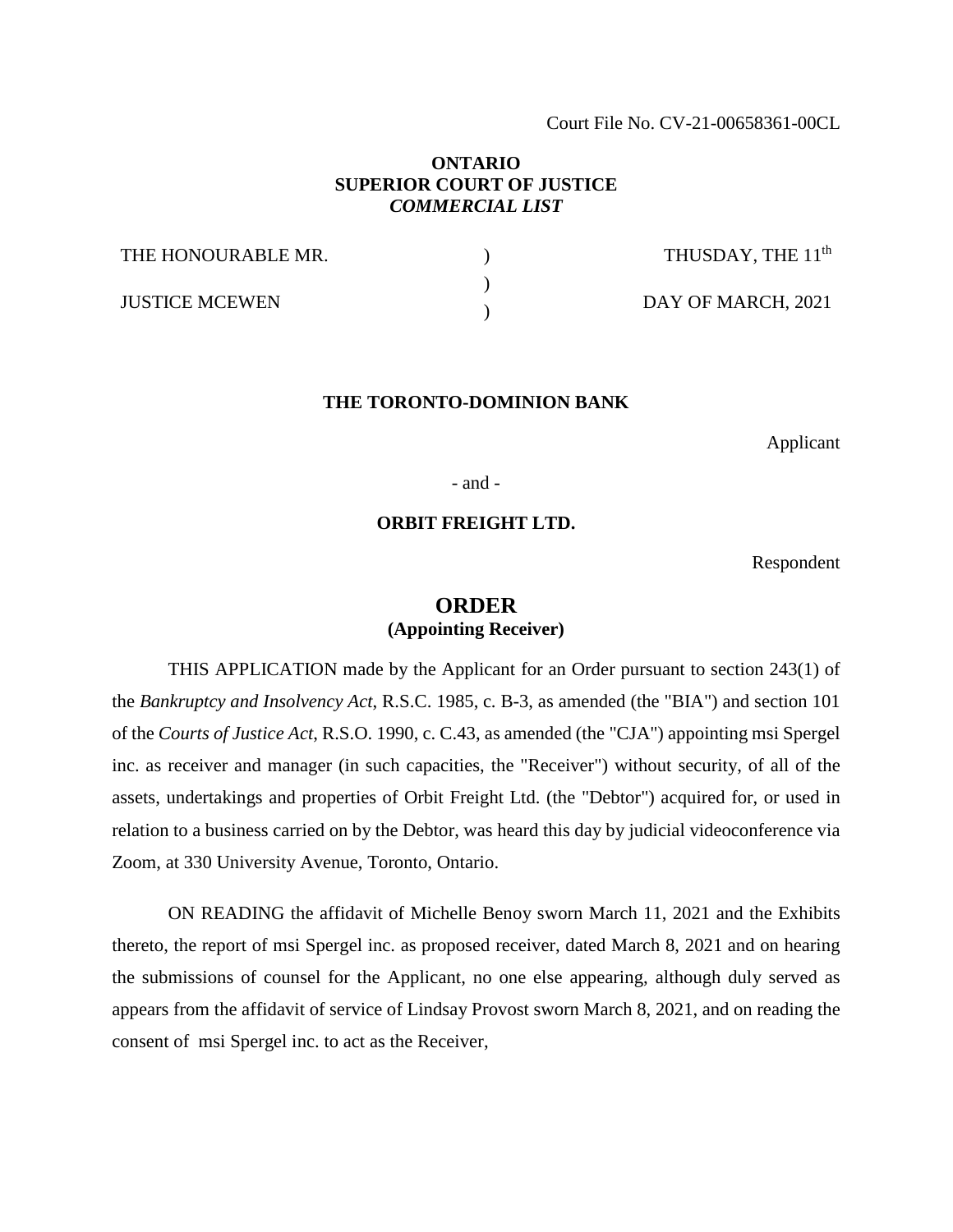### **SERVICE**

1. THIS COURT ORDERS that the time for service of the Notice of Application and the Application is hereby abridged and validated so that this Application is properly returnable today and hereby dispenses with further service thereof.

### **APPOINTMENT**

2. THIS COURT ORDERS that pursuant to section 243(1) of the BIA and section 101 of the CJA, msi Spergel inc. is hereby appointed Receiver, without security, of all of the assets, undertakings and properties of the Debtor acquired for, or used in relation to a business carried on by the Debtor, including all proceeds thereof (the "Property").

## **RECEIVER'S POWERS**

3. THIS COURT ORDERS that the Receiver is hereby empowered and authorized, but not obligated, to act at once in respect of the Property and, without in any way limiting the generality of the foregoing, the Receiver is hereby expressly empowered and authorized to do any of the following where the Receiver considers it necessary or desirable:

- (a) to take possession of and exercise control over the Property and any and all proceeds, receipts and disbursements arising out of or from the Property;
- (b) to receive, preserve, and protect the Property, or any part or parts thereof, including, but not limited to, the changing of locks and security codes, the relocating of Property to safeguard it, the engaging of independent security personnel, the taking of physical inventories and the placement of such insurance coverage as may be necessary or desirable;
- (c) to manage, operate, and carry on the business of the Debtor, including the powers to enter into any agreements, incur any obligations in the ordinary course of business, cease to carry on all or any part of the business, or cease to perform any contracts of the Debtor;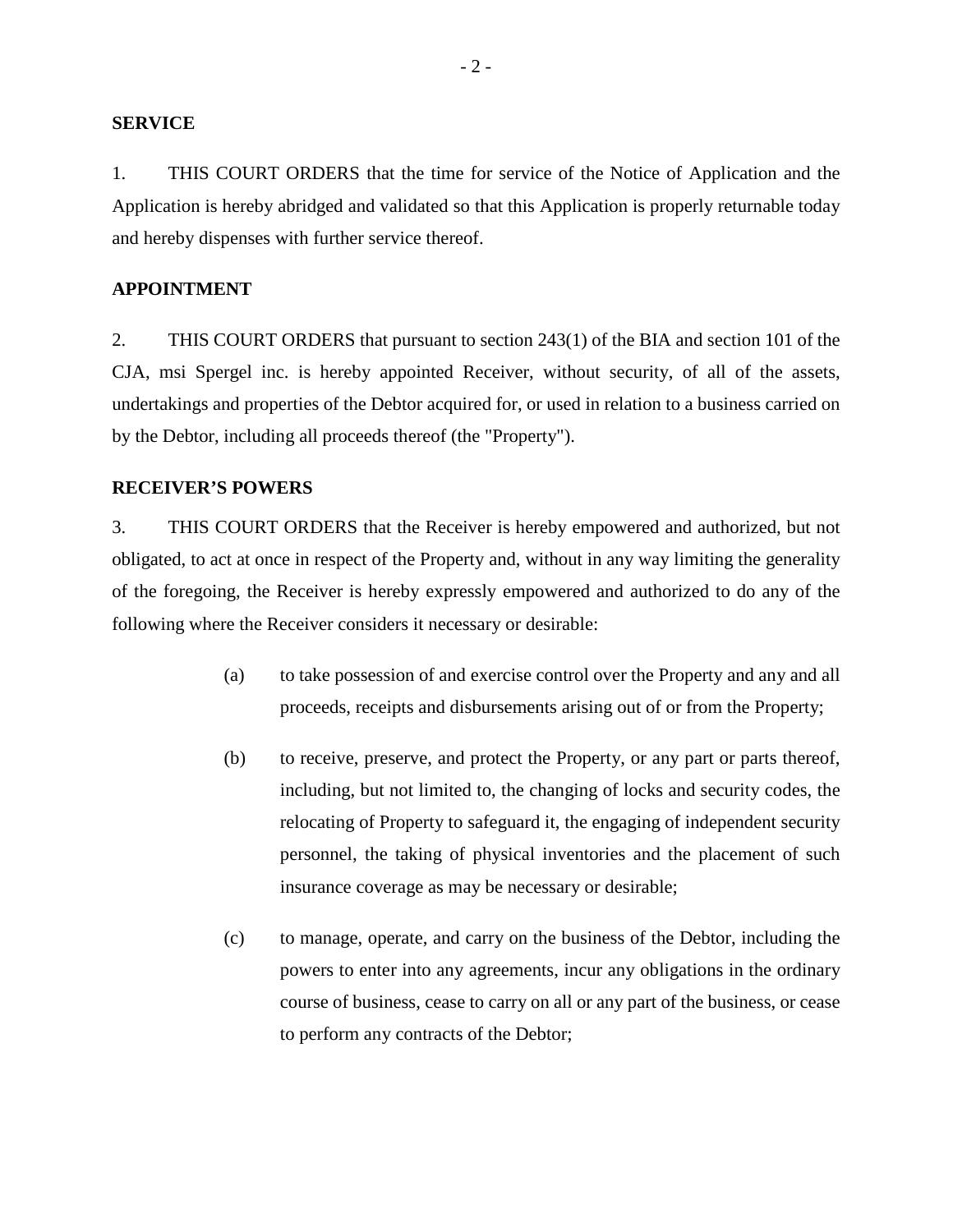- (d) to engage consultants, appraisers, agents, experts, auditors, accountants, managers, counsel and such other persons from time to time and on whatever basis, including on a temporary basis, to assist with the exercise of the Receiver's powers and duties, including without limitation those conferred by this Order;
- (e) to purchase or lease such machinery, equipment, inventories, supplies, premises or other assets to continue the business of the Debtor or any part or parts thereof;
- (f) to receive and collect all monies and accounts now owed or hereafter owing to the Debtor and to exercise all remedies of the Debtor in collecting such monies, including, without limitation, to enforce any security held by the Debtor;
- (g) to settle, extend or compromise any indebtedness owing to the Debtor;
- (h) to execute, assign, issue and endorse documents of whatever nature in respect of any of the Property, whether in the Receiver's name or in the name and on behalf of the Debtor, for any purpose pursuant to this Order;
- (i) to initiate, prosecute and continue the prosecution of any and all proceedings and to defend all proceedings now pending or hereafter instituted with respect to the Debtor, the Property or the Receiver, and to settle or compromise any such proceedings. The authority hereby conveyed shall extend to such appeals or applications for judicial review in respect of any order or judgment pronounced in any such proceeding;
- (j) to market any or all of the Property, including advertising and soliciting offers in respect of the Property or any part or parts thereof and negotiating such terms and conditions of sale as the Receiver in its discretion may deem appropriate;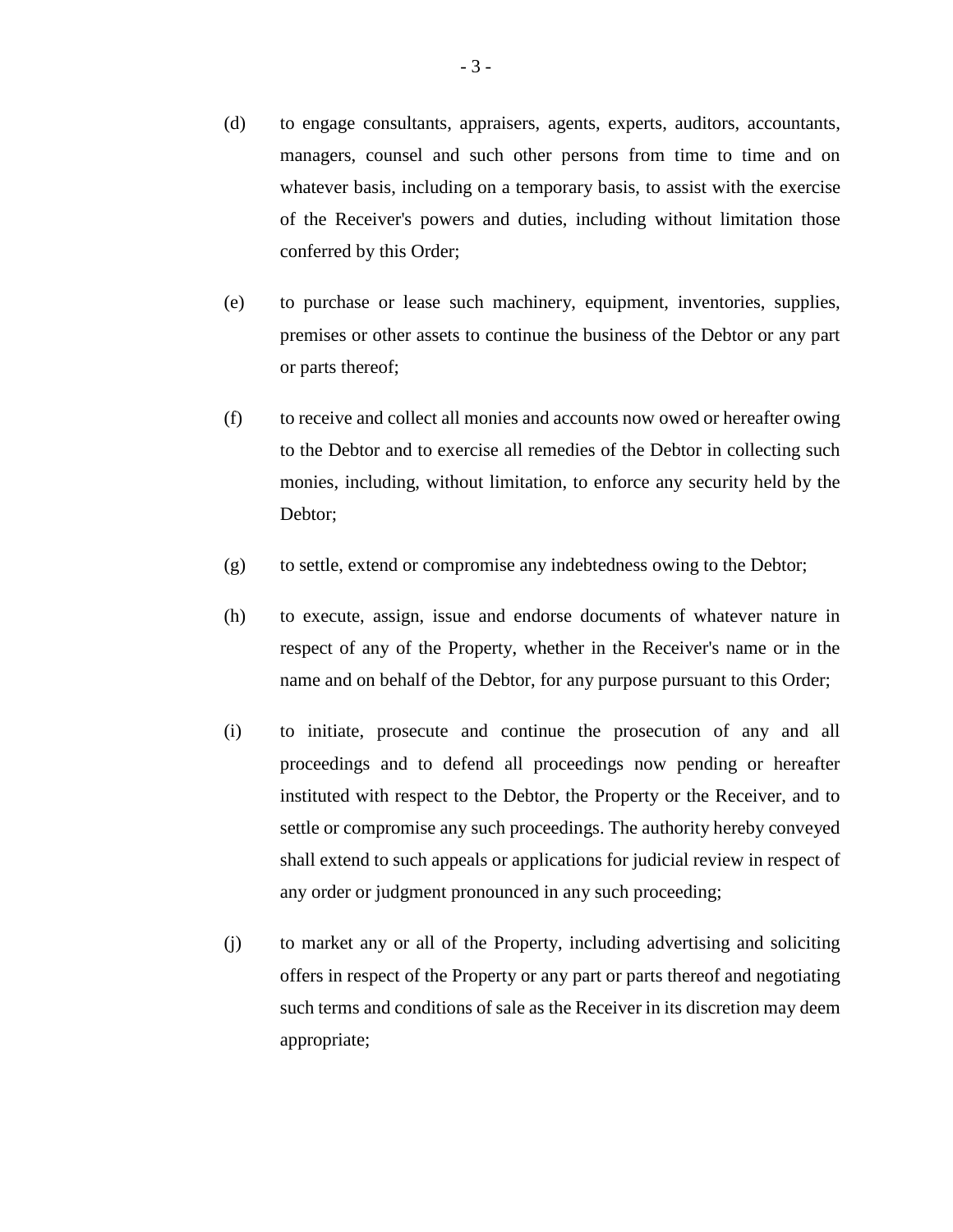- (k) to sell, convey, transfer, lease or assign the Property or any part or parts thereof out of the ordinary course of business,
	- (i) without the approval of this Court in respect of any transaction not exceeding \$5,000, provided that the aggregate consideration for all such transactions does not exceed \$25,000; and
	- (ii) with the approval of this Court in respect of any transaction in which the purchase price or the aggregate purchase price exceeds the applicable amount set out in the preceding clause;

and in each such case notice under subsection 63(4) of the Ontario *Personal Property Security Act* shall not be required.

- (l) to apply for any vesting order or other orders necessary to convey the Property or any part or parts thereof to a purchaser or purchasers thereof, free and clear of any liens or encumbrances affecting such Property;
- (m) to report to, meet with and discuss with such affected Persons (as defined below) as the Receiver deems appropriate on all matters relating to the Property and the receivership, and to share information, subject to such terms as to confidentiality as the Receiver deems advisable;
- (n) to register a copy of this Order and any other Orders in respect of the Property against title to any of the Property;
- (o) to apply for any permits, licences, approvals or permissions as may be required by any governmental authority and any renewals thereof for and on behalf of and, if thought desirable by the Receiver, in the name of the Debtor;
- (p) to enter into agreements with any trustee in bankruptcy appointed in respect of the Debtor, including, without limiting the generality of the foregoing, the ability to enter into occupation agreements for any property owned or leased by the Debtor;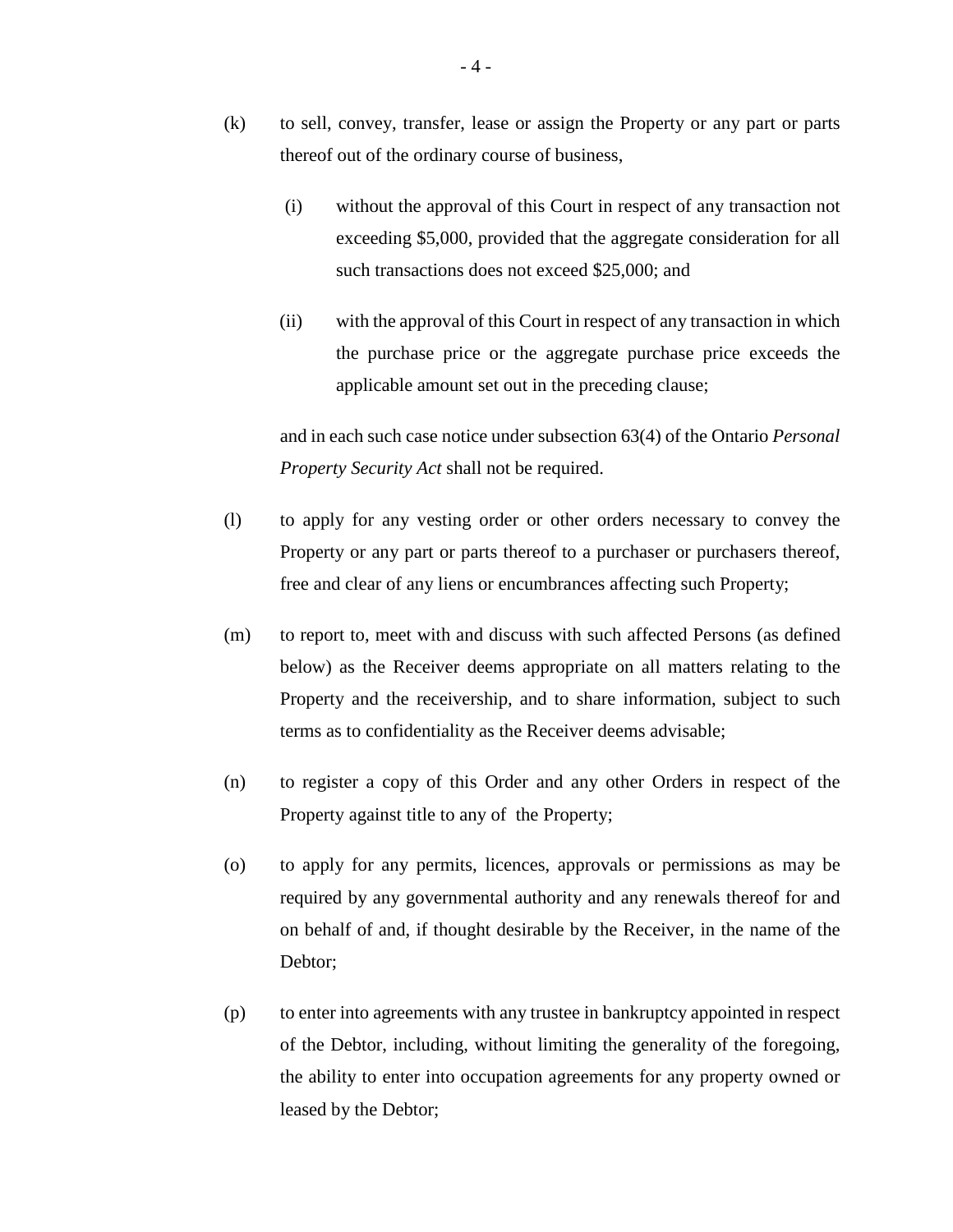- (q) to exercise any shareholder, partnership, joint venture or other rights which the Debtor may have; and
- (r) to take any steps reasonably incidental to the exercise of these powers or the performance of any statutory obligations.

and in each case where the Receiver takes any such actions or steps, it shall be exclusively authorized and empowered to do so, to the exclusion of all other Persons (as defined below), including the Debtor, and without interference from any other Person.

## **DUTY TO PROVIDE ACCESS AND CO-OPERATION TO THE RECEIVER**

4. THIS COURT ORDERS that (i) the Debtor, (ii) all of its current and former directors, officers, employees, agents, accountants, legal counsel and shareholders, and all other persons acting on its instructions or behalf, and (iii) all other individuals, firms, corporations, governmental bodies or agencies, or other entities having notice of this Order (all of the foregoing, collectively, being "Persons" and each being a "Person") shall forthwith advise the Receiver of the existence of any Property in such Person's possession or control, shall grant immediate and continued access to the Property to the Receiver, and shall deliver all such Property to the Receiver upon the Receiver's request.

5. THIS COURT ORDERS that all Persons shall forthwith advise the Receiver of the existence of any books, documents, securities, contracts, orders, corporate and accounting records, and any other papers, records and information of any kind related to the business or affairs of the Debtor, and any computer programs, computer tapes, computer disks, or other data storage media containing any such information (the foregoing, collectively, the "Records") in that Person's possession or control, and shall provide to the Receiver or permit the Receiver to make, retain and take away copies thereof and grant to the Receiver unfettered access to and use of accounting, computer, software and physical facilities relating thereto, provided however that nothing in this paragraph 5 or in paragraph 6 of this Order shall require the delivery of Records, or the granting of access to Records, which may not be disclosed or provided to the Receiver due to the privilege attaching to solicitor-client communication or due to statutory provisions prohibiting such disclosure.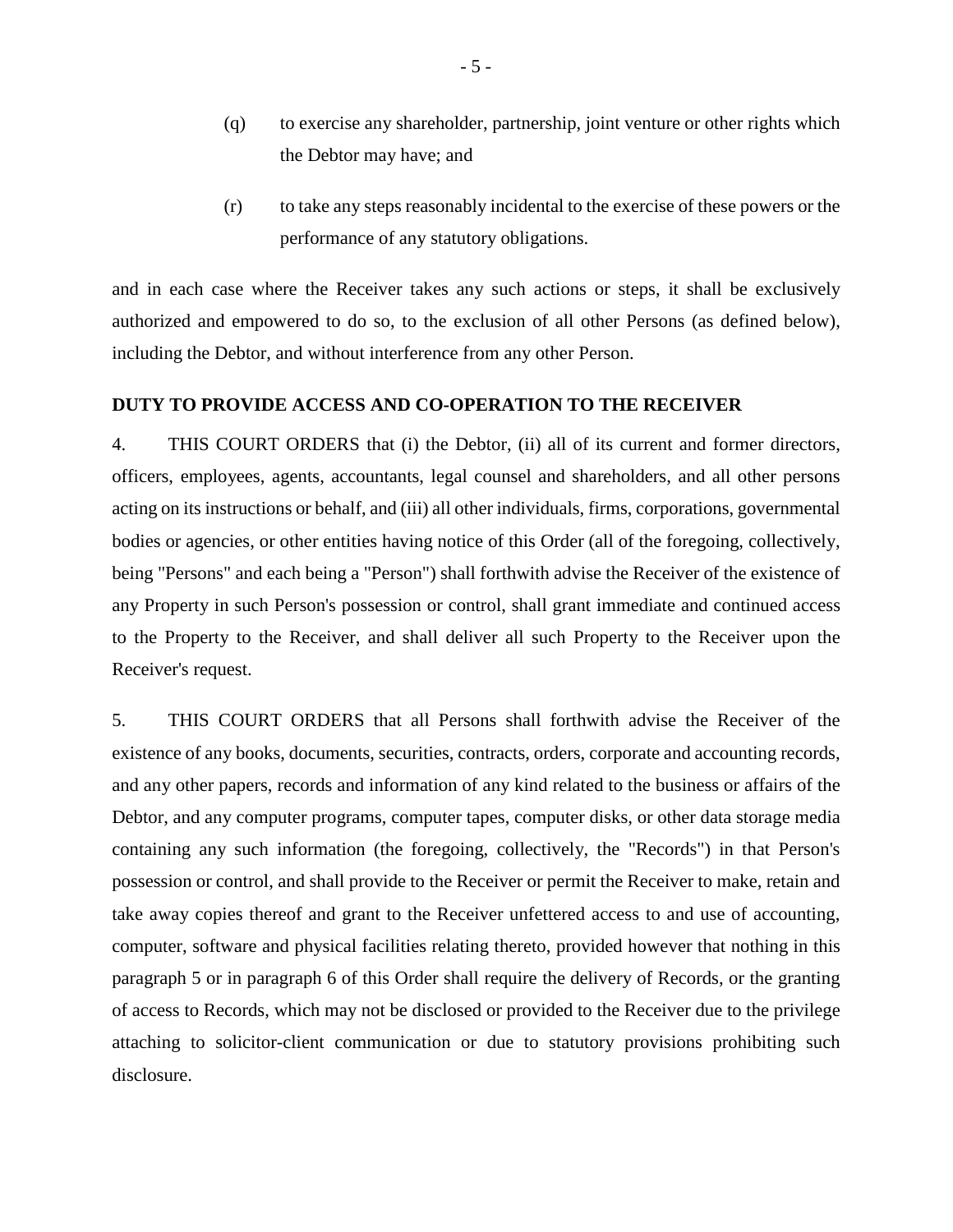6. THIS COURT ORDERS that if any Records are stored or otherwise contained on a computer or other electronic system of information storage, whether by independent service provider or otherwise, all Persons in possession or control of such Records shall forthwith give unfettered access to the Receiver for the purpose of allowing the Receiver to recover and fully copy all of the information contained therein whether by way of printing the information onto paper or making copies of computer disks or such other manner of retrieving and copying the information as the Receiver in its discretion deems expedient, and shall not alter, erase or destroy any Records without the prior written consent of the Receiver. Further, for the purposes of this paragraph, all Persons shall provide the Receiver with all such assistance in gaining immediate access to the information in the Records as the Receiver may in its discretion require including providing the Receiver with instructions on the use of any computer or other system and providing the Receiver with any and all access codes, account names and account numbers that may be required to gain access to the information.

7. THIS COURT ORDERS that the Receiver shall provide each of the relevant landlords with notice of the Receiver's intention to remove any fixtures from any leased premises at least seven (7) days prior to the date of the intended removal. The relevant landlord shall be entitled to have a representative present in the leased premises to observe such removal and, if the landlord disputes the Receiver's entitlement to remove any such fixture under the provisions of the lease, such fixture shall remain on the premises and shall be dealt with as agreed between any applicable secured creditors, such landlord and the Receiver, or by further Order of this Court upon application by the Receiver on at least two (2) days notice to such landlord and any such secured creditors.

#### **NO PROCEEDINGS AGAINST THE RECEIVER**

8. THIS COURT ORDERS that no proceeding or enforcement process in any court or tribunal (each, a "Proceeding"), shall be commenced or continued against the Receiver except with the written consent of the Receiver or with leave of this Court.

### **NO PROCEEDINGS AGAINST THE DEBTOR OR THE PROPERTY**

9. THIS COURT ORDERS that no Proceeding against or in respect of the Debtor or the Property shall be commenced or continued except with the written consent of the Receiver or with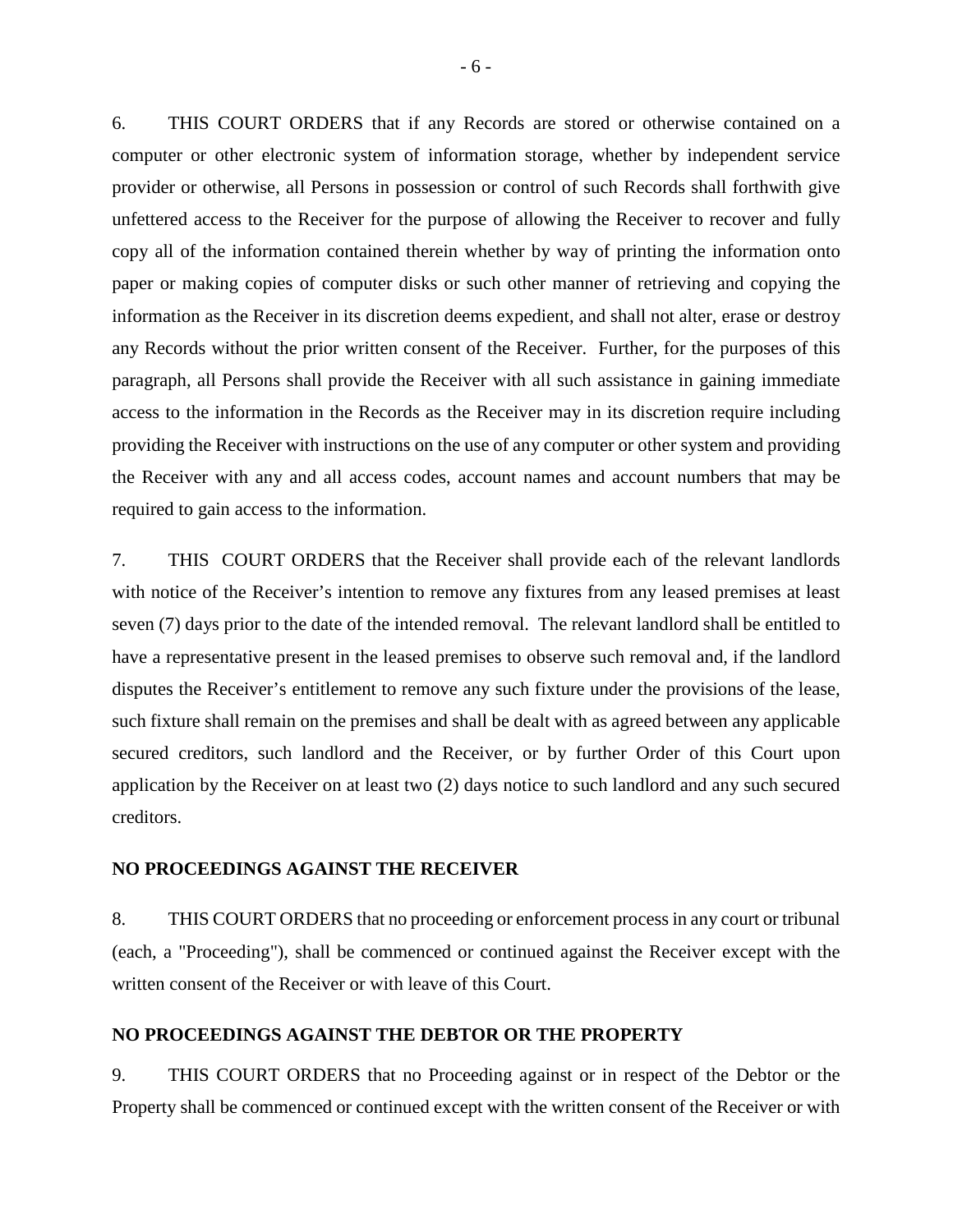leave of this Court and any and all Proceedings currently under way against or in respect of the Debtor or the Property are hereby stayed and suspended pending further Order of this Court.

## **NO EXERCISE OF RIGHTS OR REMEDIES**

10. THIS COURT ORDERS that all rights and remedies against the Debtor, the Receiver, or affecting the Property, are hereby stayed and suspended except with the written consent of the Receiver or leave of this Court, provided however that this stay and suspension does not apply in respect of any "eligible financial contract" as defined in the BIA, and further provided that nothing in this paragraph shall (i) empower the Receiver or the Debtor to carry on any business which the Debtor is not lawfully entitled to carry on, (ii) exempt the Receiver or the Debtor from compliance with statutory or regulatory provisions relating to health, safety or the environment, (iii) prevent the filing of any registration to preserve or perfect a security interest, or (iv) prevent the registration of a claim for lien.

#### **NO INTERFERENCE WITH THE RECEIVER**

11. THIS COURT ORDERS that no Person shall discontinue, fail to honour, alter, interfere with, repudiate, terminate or cease to perform any right, renewal right, contract, agreement, licence or permit in favour of or held by the Debtor, without written consent of the Receiver or leave of this Court.

#### **CONTINUATION OF SERVICES**

12. THIS COURT ORDERS that all Persons having oral or written agreements with the Debtor or statutory or regulatory mandates for the supply of goods and/or services, including without limitation, all computer software, communication and other data services, centralized banking services, payroll services, insurance, transportation services, utility or other services to the Debtor are hereby restrained until further Order of this Court from discontinuing, altering, interfering with or terminating the supply of such goods or services as may be required by the Receiver, and that the Receiver shall be entitled to the continued use of the Debtor's current telephone numbers, facsimile numbers, internet addresses and domain names, provided in each case that the normal prices or charges for all such goods or services received after the date of this Order are paid by the Receiver in accordance with normal payment practices of the Debtor or such other practices as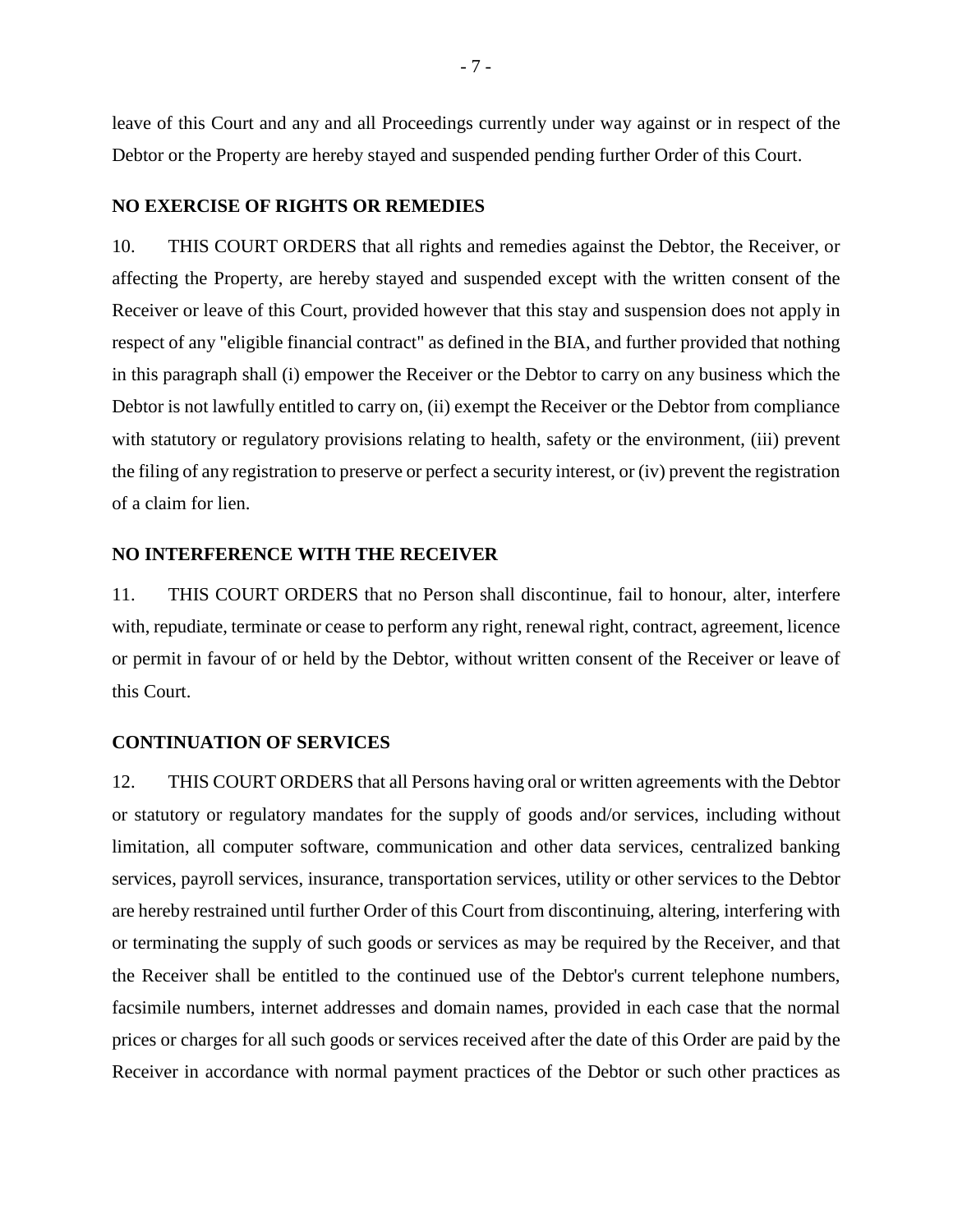may be agreed upon by the supplier or service provider and the Receiver, or as may be ordered by this Court.

## **RECEIVER TO HOLD FUNDS**

13. THIS COURT ORDERS that all funds, monies, cheques, instruments, and other forms of payments received or collected by the Receiver from and after the making of this Order from any source whatsoever, including without limitation the sale of all or any of the Property and the collection of any accounts receivable in whole or in part, whether in existence on the date of this Order or hereafter coming into existence, shall be deposited into one or more new accounts to be opened by the Receiver (the "Post Receivership Accounts") and the monies standing to the credit of such Post Receivership Accounts from time to time, net of any disbursements provided for herein, shall be held by the Receiver to be paid in accordance with the terms of this Order or any further Order of this Court.

#### **EMPLOYEES**

14. THIS COURT ORDERS that all employees of the Debtor shall remain the employees of the Debtor until such time as the Receiver, on the Debtor's behalf, may terminate the employment of such employees. The Receiver shall not be liable for any employee-related liabilities, including any successor employer liabilities as provided for in section 14.06(1.2) of the BIA, other than such amounts as the Receiver may specifically agree in writing to pay, or in respect of its obligations under sections 81.4(5) or 81.6(3) of the BIA or under the *Wage Earner Protection Program Act*.

## **PIPEDA**

15. THIS COURT ORDERS that, pursuant to clause 7(3)(c) of the Canada *Personal Information Protection and Electronic Documents Act*, the Receiver shall disclose personal information of identifiable individuals to prospective purchasers or bidders for the Property and to their advisors, but only to the extent desirable or required to negotiate and attempt to complete one or more sales of the Property (each, a "Sale"). Each prospective purchaser or bidder to whom such personal information is disclosed shall maintain and protect the privacy of such information and limit the use of such information to its evaluation of the Sale, and if it does not complete a Sale, shall return all such information to the Receiver, or in the alternative destroy all such information. The purchaser of any Property shall be entitled to continue to use the personal information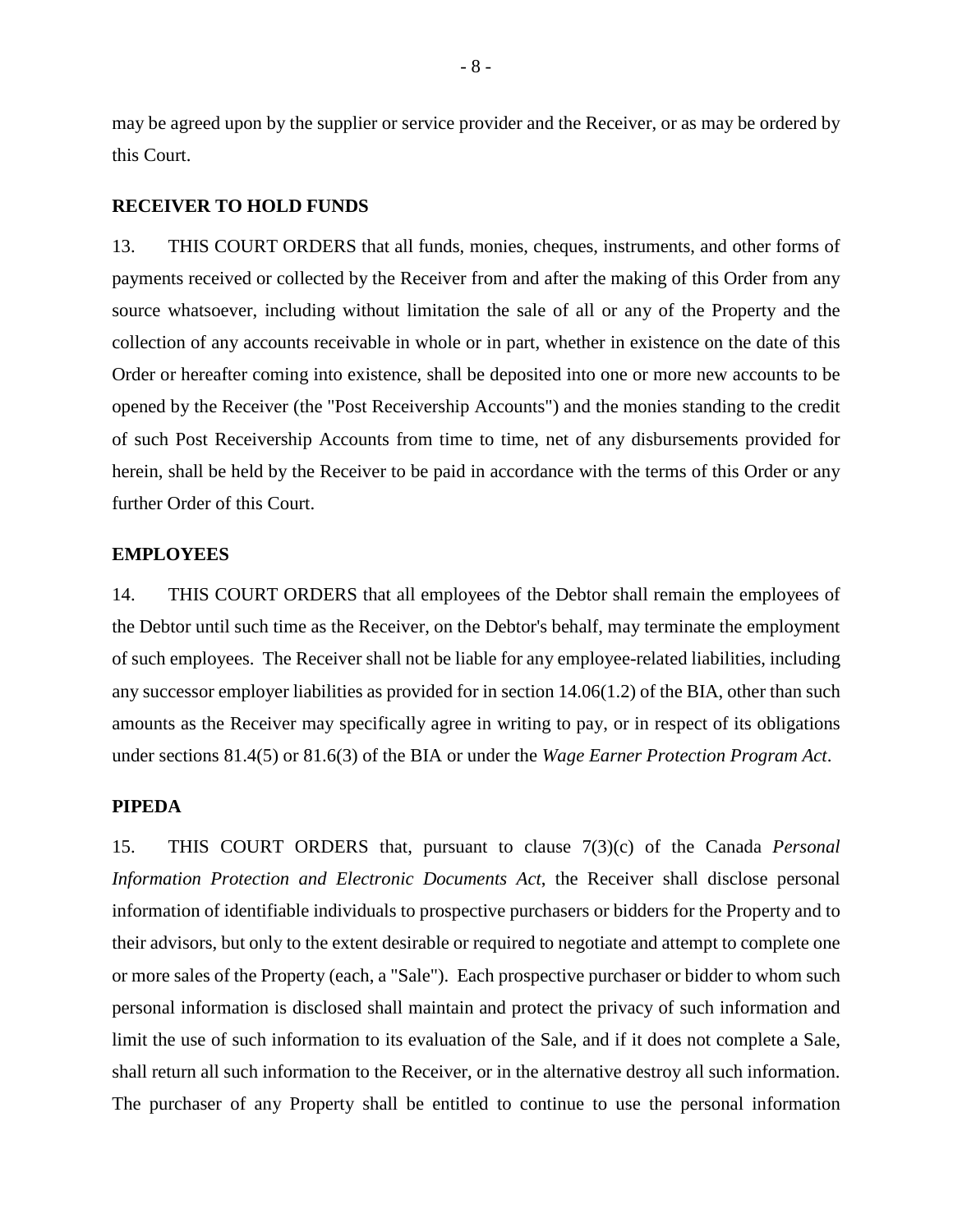provided to it, and related to the Property purchased, in a manner which is in all material respects identical to the prior use of such information by the Debtor, and shall return all other personal information to the Receiver, or ensure that all other personal information is destroyed.

### **LIMITATION ON ENVIRONMENTAL LIABILITIES**

16. THIS COURT ORDERS that nothing herein contained shall require the Receiver to occupy or to take control, care, charge, possession or management (separately and/or collectively, "Possession") of any of the Property that might be environmentally contaminated, might be a pollutant or a contaminant, or might cause or contribute to a spill, discharge, release or deposit of a substance contrary to any federal, provincial or other law respecting the protection, conservation, enhancement, remediation or rehabilitation of the environment or relating to the disposal of waste or other contamination including, without limitation, the *Canadian Environmental Protection Act*, the Ontario *Environmental Protection Act*, the *Ontario Water Resources Act*, or the Ontario *Occupational Health and Safety Act* and regulations thereunder (the "Environmental Legislation"), provided however that nothing herein shall exempt the Receiver from any duty to report or make disclosure imposed by applicable Environmental Legislation. The Receiver shall not, as a result of this Order or anything done in pursuance of the Receiver's duties and powers under this Order, be deemed to be in Possession of any of the Property within the meaning of any Environmental Legislation, unless it is actually in possession.

## **LIMITATION ON THE RECEIVER'S LIABILITY**

17. THIS COURT ORDERS that the Receiver shall incur no liability or obligation as a result of its appointment or the carrying out the provisions of this Order, including, but not limited to, any illness or bodily harm resulting from a party or parties contracting COVID-19, save and except for any gross negligence or wilful misconduct on its part, or in respect of its obligations under sections 81.4(5) or 81.6(3) of the BIA or under the *Wage Earner Protection Program Act*. Nothing in this Order shall derogate from the protections afforded the Receiver by section 14.06 of the BIA or by any other applicable legislation.

#### **RECEIVER'S ACCOUNTS**

18. THIS COURT ORDERS that the Receiver and counsel to the Receiver shall be paid their reasonable fees and disbursements, in each case at their standard rates and charges unless otherwise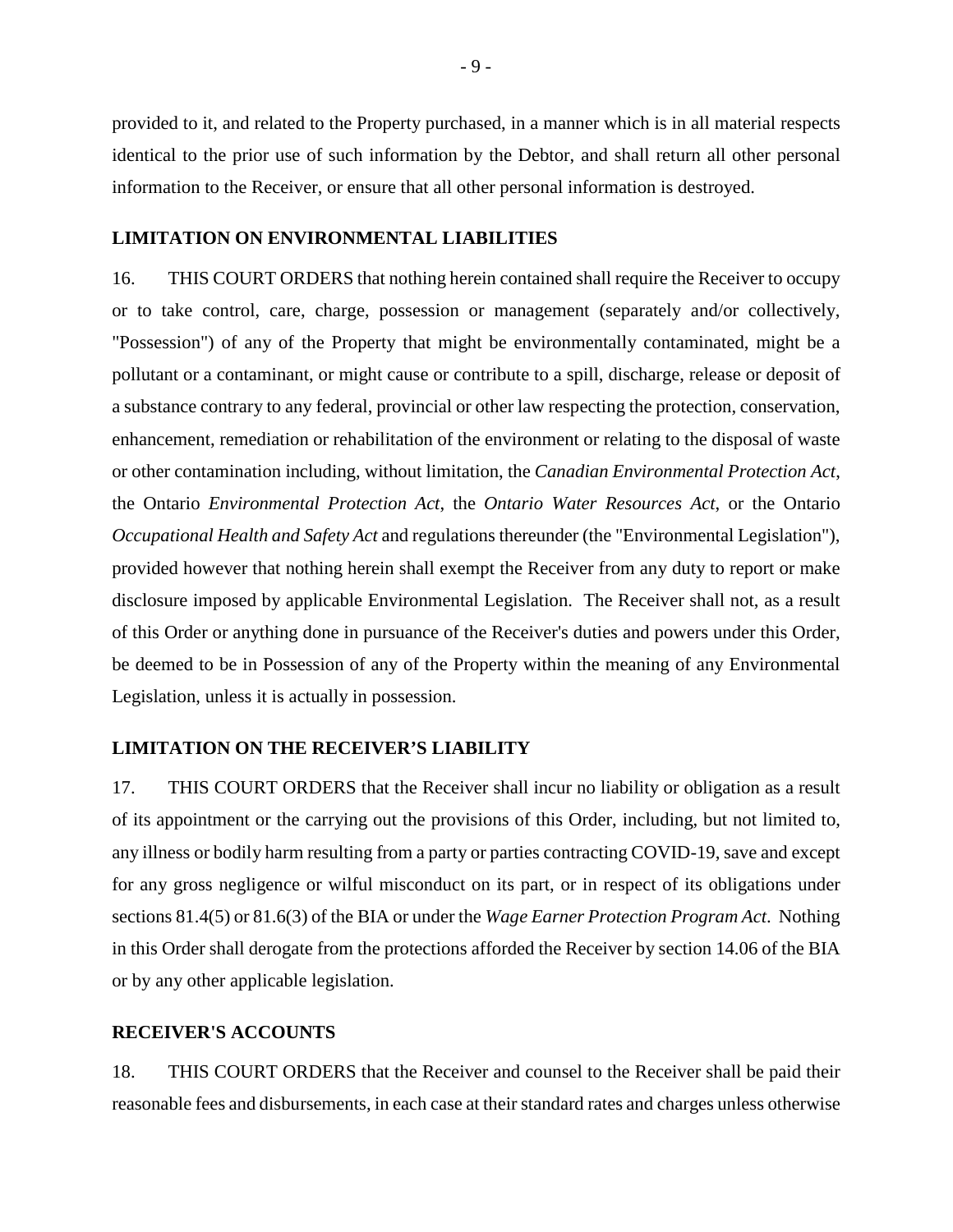ordered by the Court on the passing of accounts, and that the Receiver and counsel to the Receiver shall be entitled to and are hereby granted a charge (the "Receiver's Charge") on the Property, as security for such fees and disbursements, both before and after the making of this Order in respect of these proceedings, and that the Receiver's Charge shall form a first charge on the Property in priority to all security interests, trusts, liens, charges and encumbrances, statutory or otherwise, in favour of any Person, but subject to sections 14.06(7), 81.4(4), and 81.6(2) of the BIA.

19. THIS COURT ORDERS that the Receiver and its legal counsel shall pass its accounts from time to time, and for this purpose the accounts of the Receiver and its legal counsel are hereby referred to a judge of the Commercial List of the Ontario Superior Court of Justice.

20. THIS COURT ORDERS that prior to the passing of its accounts, the Receiver shall be at liberty from time to time to apply reasonable amounts, out of the monies in its hands, against its fees and disbursements, including legal fees and disbursements, incurred at the standard rates and charges of the Receiver or its counsel, and such amounts shall constitute advances against its remuneration and disbursements when and as approved by this Court.

#### **FUNDING OF THE RECEIVERSHIP**

21. THIS COURT ORDERS that the Receiver be at liberty and it is hereby empowered to borrow by way of a revolving credit or otherwise, such monies from time to time as it may consider necessary or desirable, provided that the outstanding principal amount does not exceed \$75,000 (or such greater amount as this Court may by further Order authorize) at any time, at such rate or rates of interest as it deems advisable for such period or periods of time as it may arrange, for the purpose of funding the exercise of the powers and duties conferred upon the Receiver by this Order, including interim expenditures. The whole of the Property shall be and is hereby charged by way of a fixed and specific charge (the "Receiver's Borrowings Charge") as security for the payment of the monies borrowed, together with interest and charges thereon, in priority to all security interests, trusts, liens, charges and encumbrances, statutory or otherwise, in favour of any Person, but subordinate in priority to the Receiver's Charge and the charges as set out in sections 14.06(7), 81.4(4), and 81.6(2) of the BIA.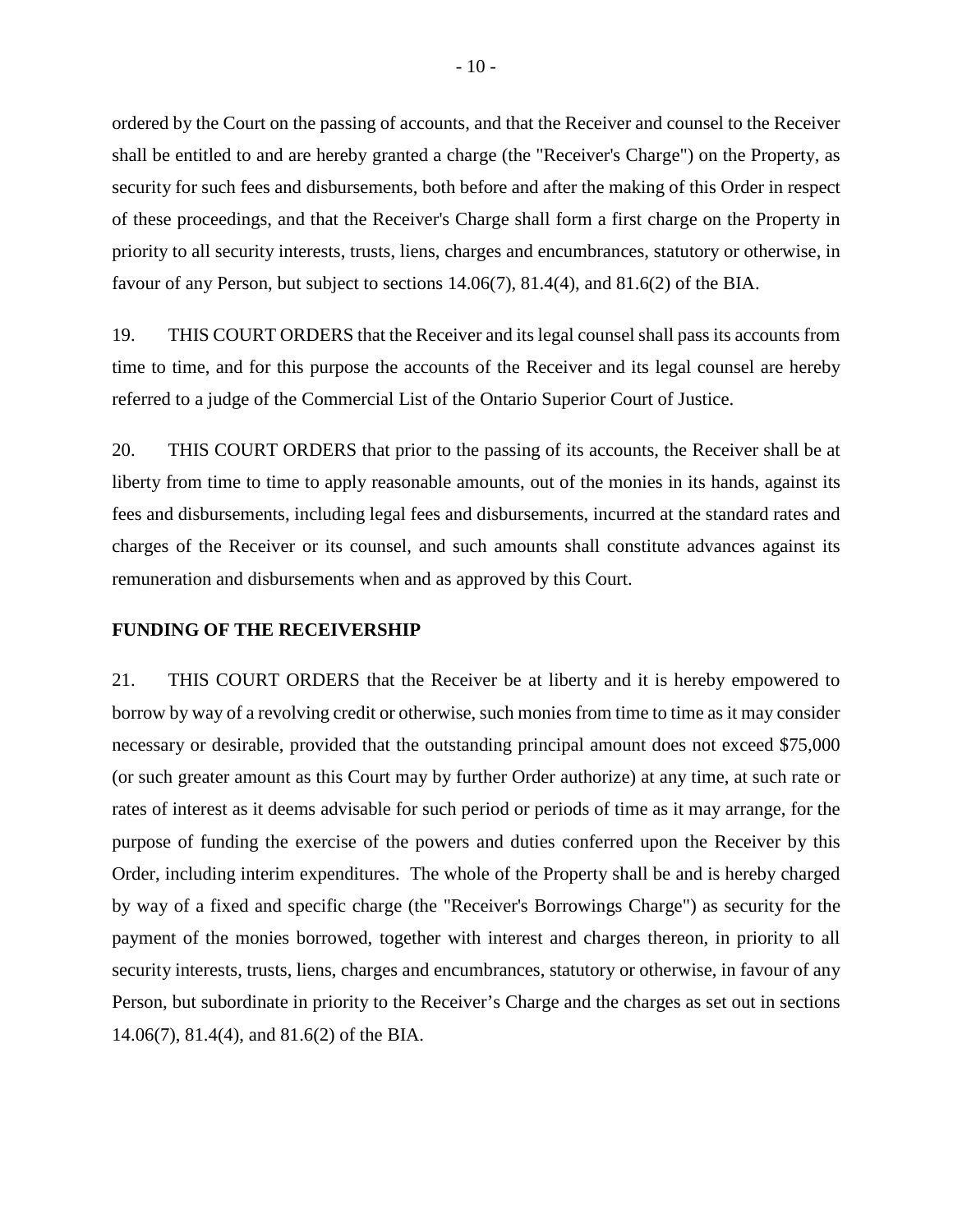22. THIS COURT ORDERS that neither the Receiver's Borrowings Charge nor any other security granted by the Receiver in connection with its borrowings under this Order shall be enforced without leave of this Court.

23. THIS COURT ORDERS that the Receiver is at liberty and authorized to issue certificates substantially in the form annexed as Schedule "A" hereto (the "Receiver's Certificates") for any amount borrowed by it pursuant to this Order.

24. THIS COURT ORDERS that the monies from time to time borrowed by the Receiver pursuant to this Order or any further order of this Court and any and all Receiver's Certificates evidencing the same or any part thereof shall rank on a *pari passu* basis, unless otherwise agreed to by the holders of any prior issued Receiver's Certificates.

#### **SERVICE AND NOTICE**

25. THIS COURT ORDERS that the E-Service Protocol of the Commercial List (the "**Protocol**") is approved and adopted by reference herein and, in this proceeding, the service of documents made in accordance with the Protocol (which can be found on the Commercial List website at http://www.ontariocourts.ca/scj/practice-practice-directions/toronto/e-serviceprotocol/) shall be valid and effective service. Subject to Rule 17.05 this Order shall constitute an order for substituted service pursuant to Rule 16.04 of the Rules of Civil Procedure. Subject to Rule 3.01(d) of the Rules of Civil Procedure and paragraph 21 of the Protocol, service of documents in accordance with the Protocol will be effective on transmission. This Court further orders that a Case Website shall be established in accordance with the Protocol with the following URL 'http://www.spergelcorporate.ca/engagements'.

26. THIS COURT ORDERS that if the service or distribution of documents in accordance with the Protocol is not practicable, the Receiver is at liberty to serve or distribute this Order, any other materials and orders in these proceedings, any notices or other correspondence, by forwarding true copies thereof by prepaid ordinary mail, courier, personal delivery or facsimile transmission to the Debtor's creditors or other interested parties at their respective addresses as last shown on the records of the Debtor and that any such service or distribution by courier, personal delivery or facsimile transmission shall be deemed to be received on the next business day following the date of forwarding thereof, or if sent by ordinary mail, on the third business day after mailing.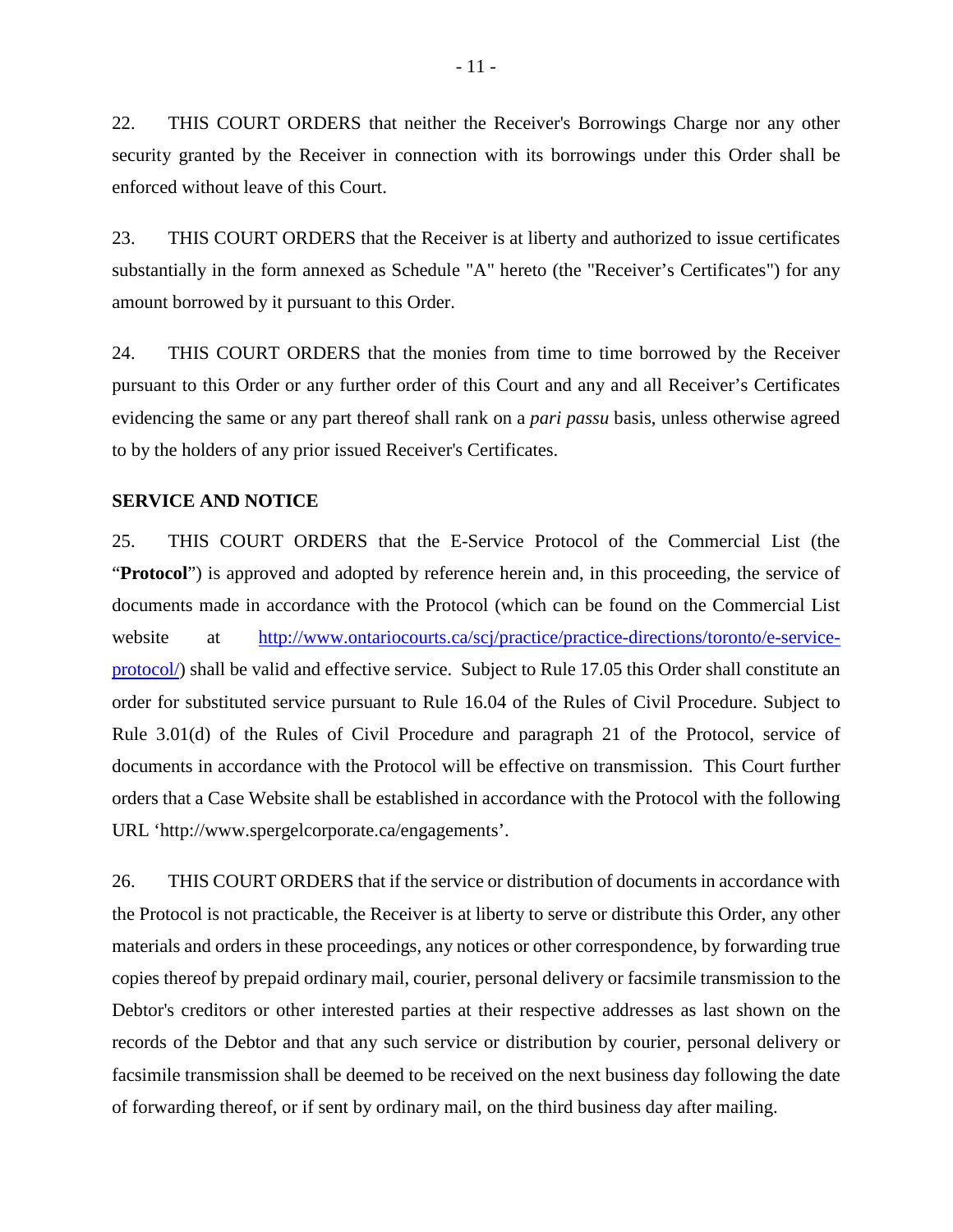### **GENERAL**

27. THIS COURT ORDERS that the Receiver may from time to time apply to this Court for advice and directions in the discharge of its powers and duties hereunder.

28. THIS COURT ORDERS that nothing in this Order shall prevent the Receiver from acting as a trustee in bankruptcy of the Debtor.

29. THIS COURT HEREBY REQUESTS the aid and recognition of any court, tribunal, regulatory or administrative body having jurisdiction in Canada or in the United States to give effect to this Order and to assist the Receiver and its agents in carrying out the terms of this Order. All courts, tribunals, regulatory and administrative bodies are hereby respectfully requested to make such orders and to provide such assistance to the Receiver, as an officer of this Court, as may be necessary or desirable to give effect to this Order or to assist the Receiver and its agents in carrying out the terms of this Order.

30. THIS COURT ORDERS that the Receiver be at liberty and is hereby authorized and empowered to apply to any court, tribunal, regulatory or administrative body, wherever located, for the recognition of this Order and for assistance in carrying out the terms of this Order, and that the Receiver is authorized and empowered to act as a representative in respect of the within proceedings for the purpose of having these proceedings recognized in a jurisdiction outside Canada.

31. THIS COURT ORDERS that the Applicant shall have its costs of this Application, up to and including entry and service of this Order, provided for by the terms of the Applicant's security or, if not so provided by the Applicant's security, then on a substantial indemnity basis to be paid by the Receiver from the Debtor's estate with such priority and at such time as this Court may determine.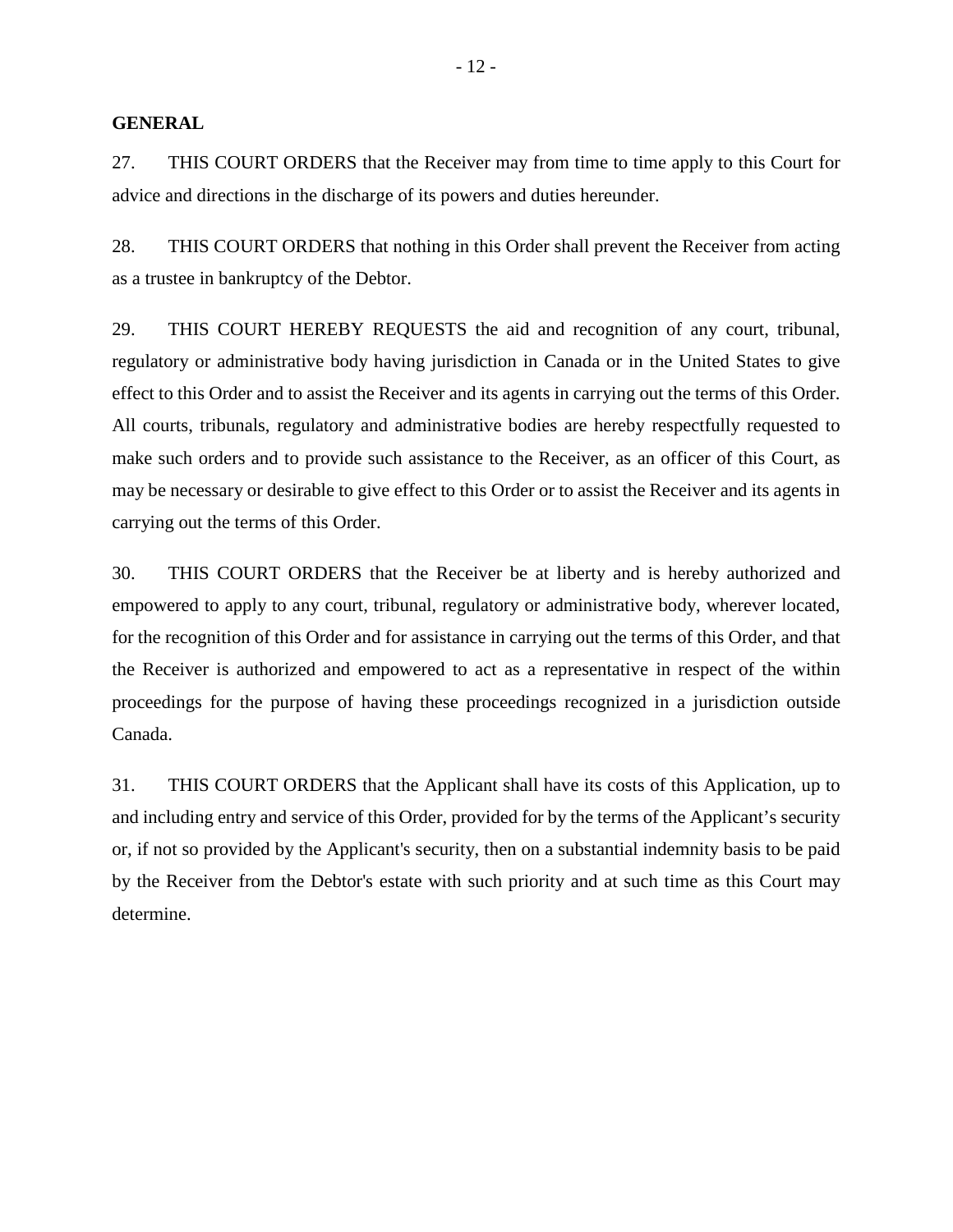32. THIS COURT ORDERS that any interested party may apply to this Court to vary or amend this Order on not less than seven (7) days' notice to the Receiver and to any other party likely to be affected by the order sought or upon such other notice, if any, as this Court may order.

 $\curvearrowright$  $TICCE\_Y$ 

 Justice, Ontario Superior Court of Justice Commercial List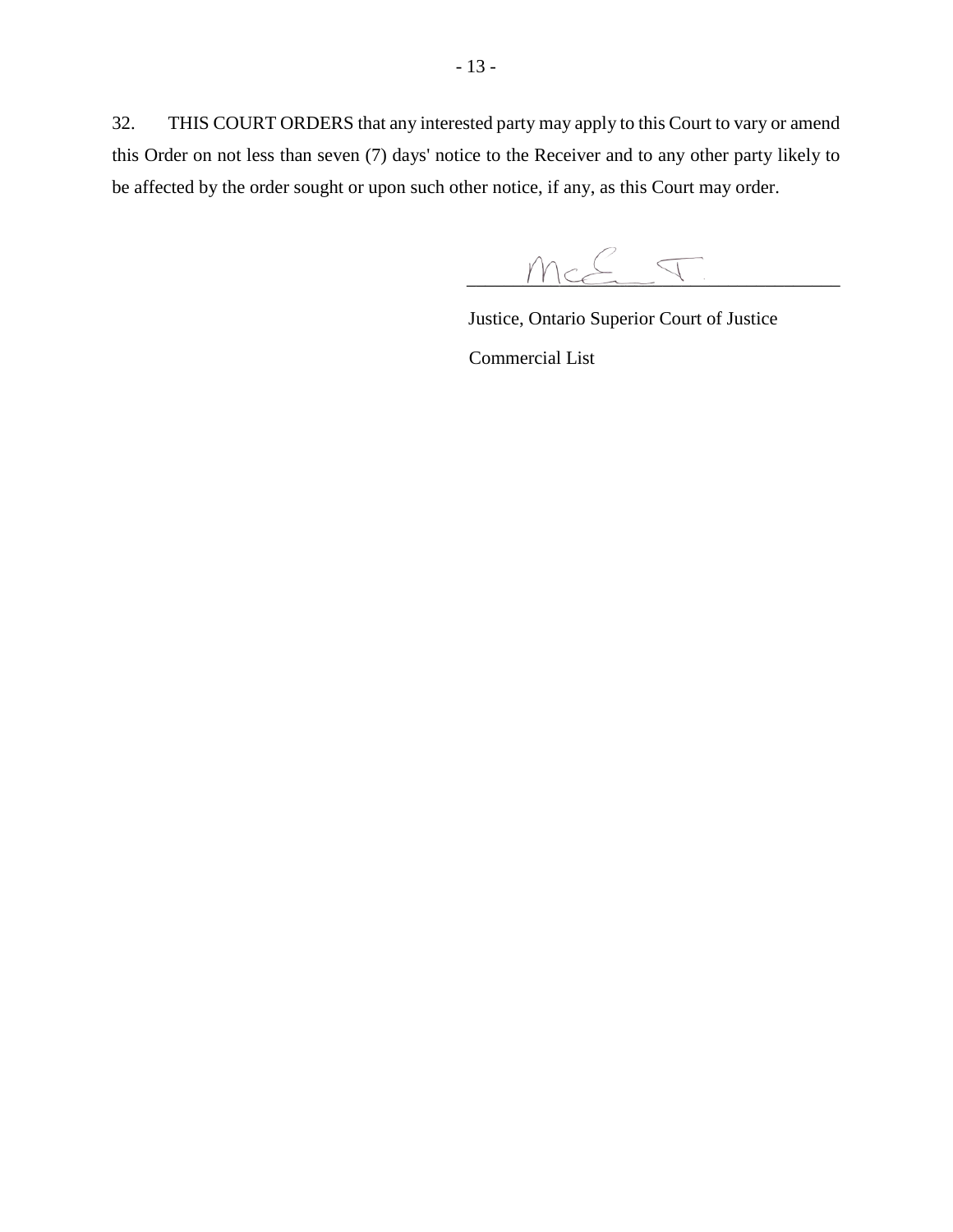## **SCHEDULE "A"**

### **RECEIVER CERTIFICATE**

## CERTIFICATE NO. \_\_\_\_\_\_\_\_\_\_\_\_\_\_

### AMOUNT \$\_\_\_\_\_\_\_\_\_\_\_\_\_\_\_\_\_\_\_\_\_

1. THIS IS TO CERTIFY that msi Spergel inc., the receiver (the "Receiver") of the assets, undertakings and properties of Orbit Freight Ltd. (the "Debtor") acquired for, or used in relation to a business carried on by the Debtor, including all proceeds thereof (collectively, the "Property") appointed by Order of the Ontario Superior Court of Justice (Commercial List) (the "Court") dated the \_\_\_ day of \_\_\_\_\_, 20\_\_ (the "Order") made in an action having Court file number \_\_-CL-\_\_\_\_\_\_\_, has received as such Receiver from the holder of this certificate (the "Lender") the principal sum of \$\_\_\_\_\_\_\_\_\_, being part of the total principal sum of \$\_\_\_\_\_\_\_\_\_\_ which the Receiver is authorized to borrow under and pursuant to the Order.

2. The principal sum evidenced by this certificate is payable on demand by the Lender with interest thereon calculated and compounded [daily] [monthly not in advance on the \_\_\_\_\_\_\_ day of each month] after the date hereof at a notional rate per annum equal to the rate of \_\_\_\_\_\_ per cent above the prime commercial lending rate of Bank of \_\_\_\_\_\_\_\_\_ from time to time.

3. Such principal sum with interest thereon is, by the terms of the Order, together with the principal sums and interest thereon of all other certificates issued by the Receiver pursuant to the Order or to any further order of the Court, a charge upon the whole of the Property, in priority to the security interests of any other person, but subject to the priority of the charges set out in the Order and in the *Bankruptcy and Insolvency Act*, and the right of the Receiver to indemnify itself out of such Property in respect of its remuneration and expenses.

4. All sums payable in respect of principal and interest under this certificate are payable at the main office of the Lender at Toronto, Ontario.

5. Until all liability in respect of this certificate has been terminated, no certificates creating charges ranking or purporting to rank in priority to this certificate shall be issued by the Receiver to any person other than the holder of this certificate without the prior written consent of the holder of this certificate.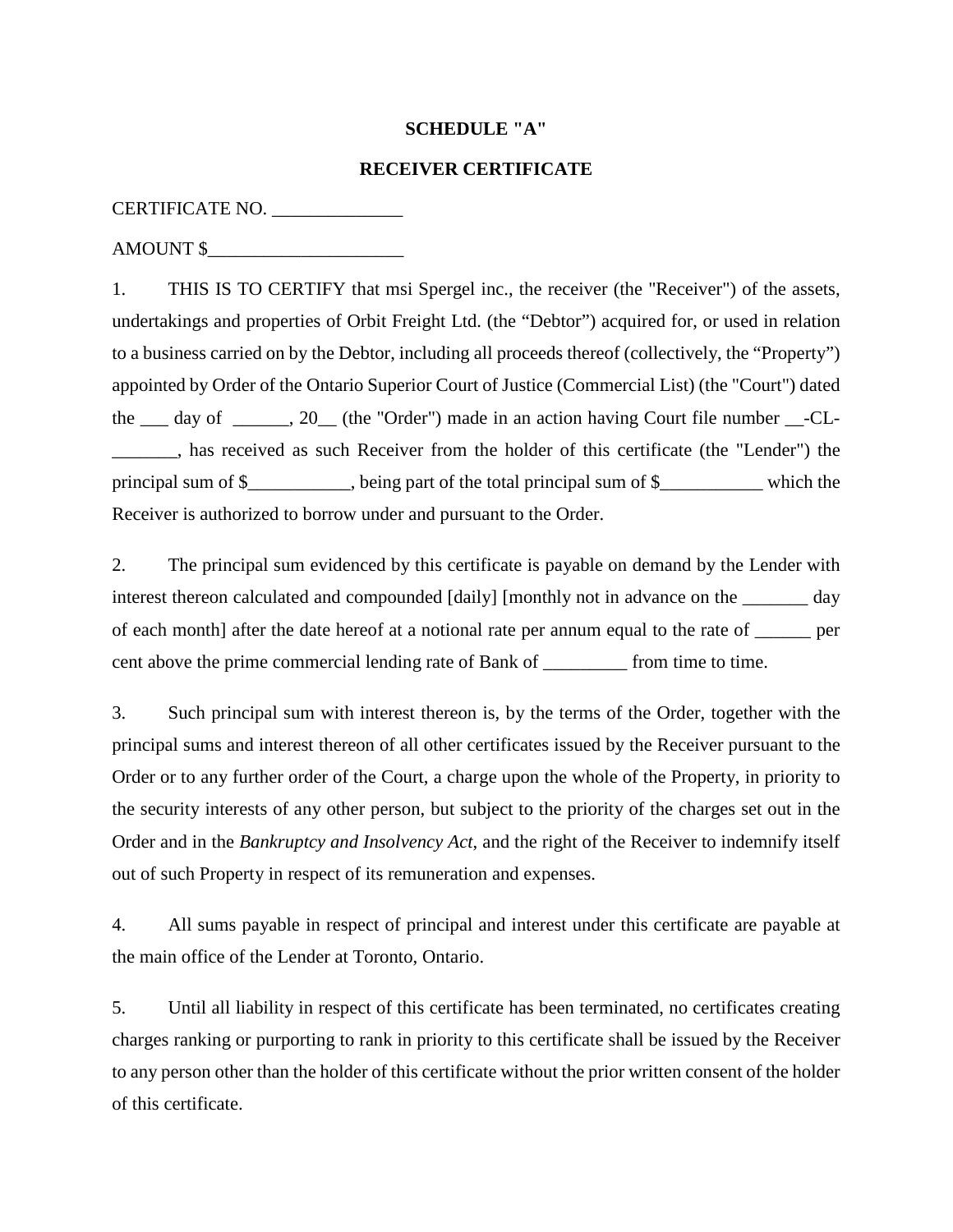6. The charge securing this certificate shall operate so as to permit the Receiver to deal with the Property as authorized by the Order and as authorized by any further or other order of the Court.

7. The Receiver does not undertake, and it is not under any personal liability, to pay any sum in respect of which it may issue certificates under the terms of the Order.

DATED the  $\_\_\_\_\$  day of  $\_\_\_\_\_\_\$ , 20 $\_\_\_\$ .

msi Spergel inc., solely in its capacity as Receiver of the Property, and not in its personal capacity

Per:

Name: Title: